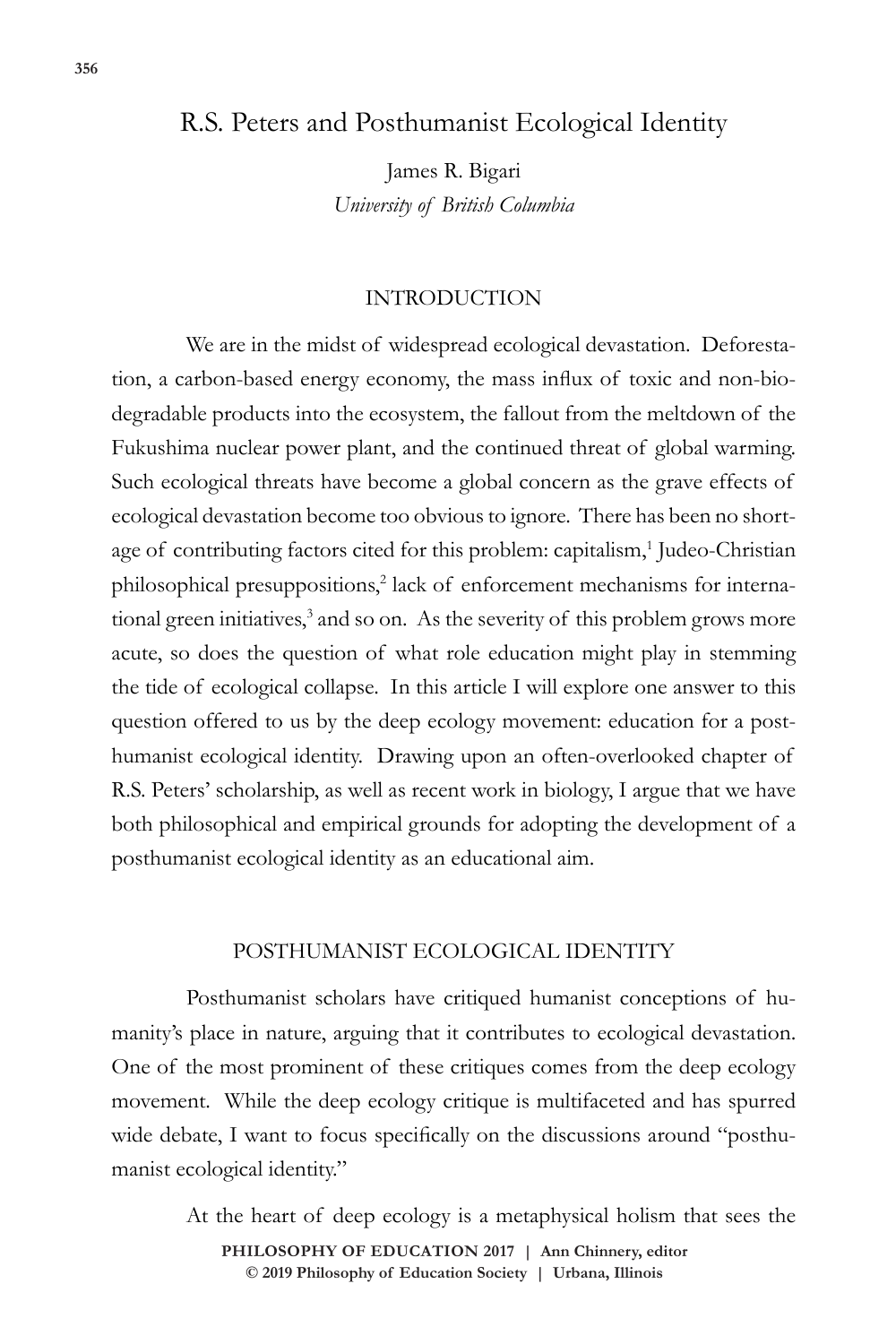biosphere not as a conglomeration of related but fundamentally independent biological entities, but rather as a unified whole in which the various flora and fauna are so interdependent that no essential distinction holds. From this metaphysics springs a critique of the atomistic individualism prevalent in the western psyche. Atomistic individualism holds that human beings possess a fundamentally separate essence from other life forms. Surrounding flora and fauna are seen as fundamentally other, and too often their existence is seen as only holding value insofar as it contributes to human flourishing. Deep ecologists argue that the psychological effect of atomistic individualism is callousness towards other life forms and selfishness in one's consumption of natural resources. Set within a consumerist, capitalist society that emphasizes quarterly gains over long-term sustainable flourishing, atomistic individualism is said to lead to widespread ecological devastation as natural resources are plundered for the sake of maximizing short-term financial profits.

As a remedy to this problem, deep ecologists advocate an "ecological self." This phrase was first coined by Arne Næss,<sup>4</sup> one of the founders of the deep ecology movement, and it has been adopted by a number of scholars since. Reviewing this literature, Elizabeth Ann Bragg identified three key aspects of an ecological self.<sup>5</sup> First, the ecological self is a broad sense of self. Bragg describes it as "field-like," encompassing other life forms, the larger ecosystem, and ultimately the entire globe. Second, it includes "emotional resonance with other life-forms; a perception of being similar, related to, or identical with other life-forms; and spontaneously behaving towards the ecosphere as one would towards one's small self (with nurture and defense)."6 Finally, the concept of ecological identity presupposes that it is possible to expand one's sense of self from the personal to the ecological. This picture of an ecological self can sound overly general, or even dubious as a form of human experience. Is it possible to have such a broad sense of self? The words of environmentalist John Seed can help shed light on the lived experience of this sense of self:

> I try to remember that it's not me, John Seed, trying to protect the rainforest. Rather, I am part of the rainforest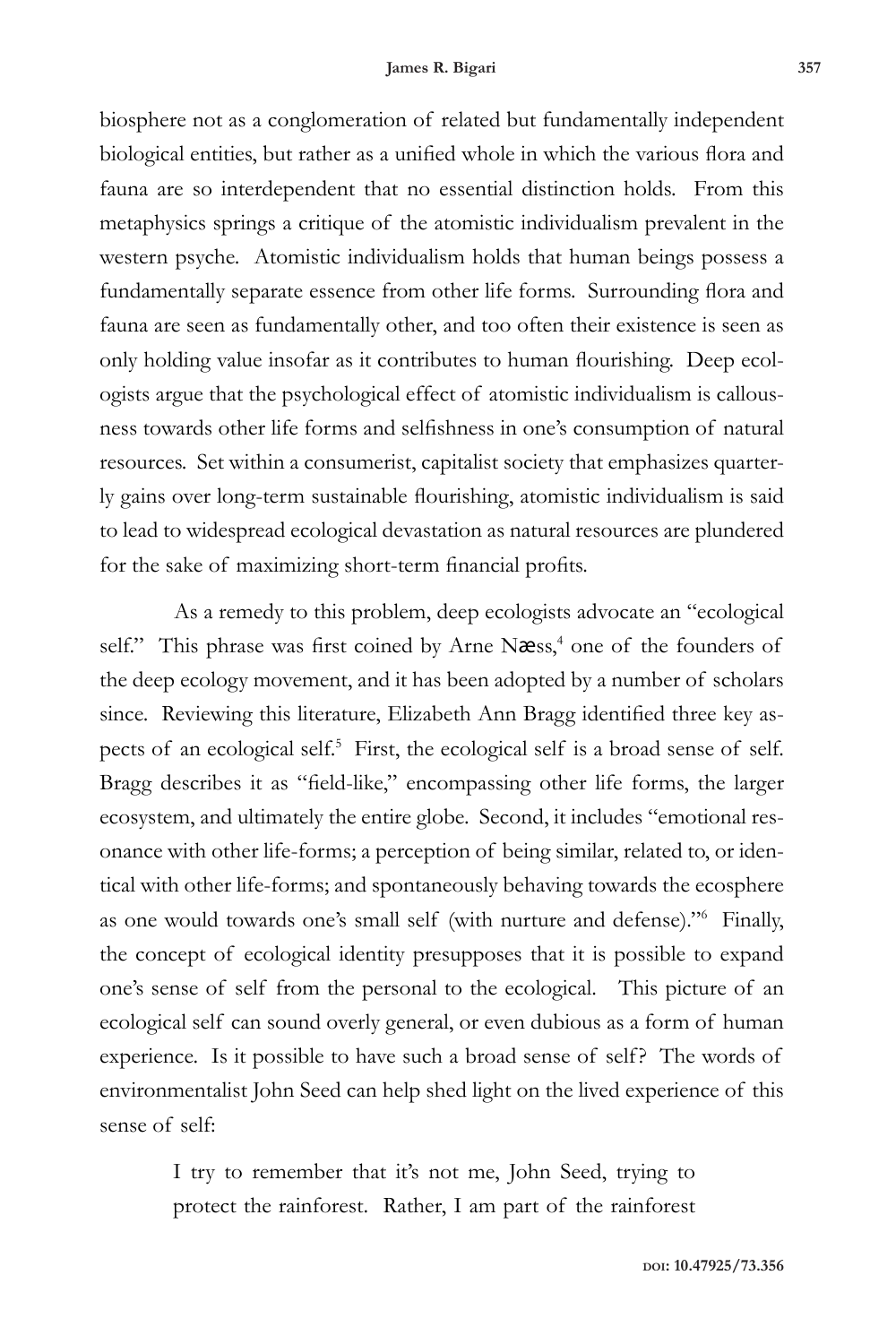protecting itself. I am that part of the rainforest recently emerged into human thinking.<sup>7</sup>

The shift in identity Seed describes is not merely a shift in one's *idea* about oneself, but rather an intuitive, felt sense of the nature of oneself. One does not only *think about* oneself in a certain way, but also *feels and perceives* a certain way. In *Ecological Identity,* Mitchell Tomaschow describes identity as "all the different ways people construe themselves in social relationships as manifested in personality, values, actions, and sense of self … to connect the self to meaningful objects, people, or ideas."<sup>8</sup> Identity imbues our experience with a felt sense of self that orients us in the world and informs our thoughts, emotions, perceptions, and actions.

Deep ecologists hold that we should seek to develop an ecological identity, as such an identity inherently motivates environmentally-conscious behavior. The research on this assumption is mixed,<sup>9</sup> and it is not the issue I will take up here. Rather, I am interested in the philosophical grounds for establishing the development of a posthumanist ecological identity as an educational aim. To do this I will answer two questions. First, does the very concept of "education" provide some grounds for including ecological identity as an educational aim? To answer this question I will turn to an unlikely scholar for this purpose: R.S. Peters. Although Peters may rightly be characterized as a pre-eminent humanist scholar, I will argue that a largely overlooked conceptual analysis of education put forward by Peters late in his career provides us with a compelling philosophical framework for including the development of a posthumanist ecological identity in education. It is important to note that my use of Peters' work is decidedly minimal, in the sense that I am not engaging in a posthumanist exegesis of Peters' work. The question of whether Peters' work is, on the whole, coherent with posthumanism, I leave unanswered. Rather, I merely want to explore whether one element of Peters' work (i.e., his awareness-based conception of education) might provide a conceptual foundation for positing the development of a posthumanist identity as an educational aim.

The second question I will address is whether there are grounds for believing that a posthumanist ecological identity is an accurate picture of hu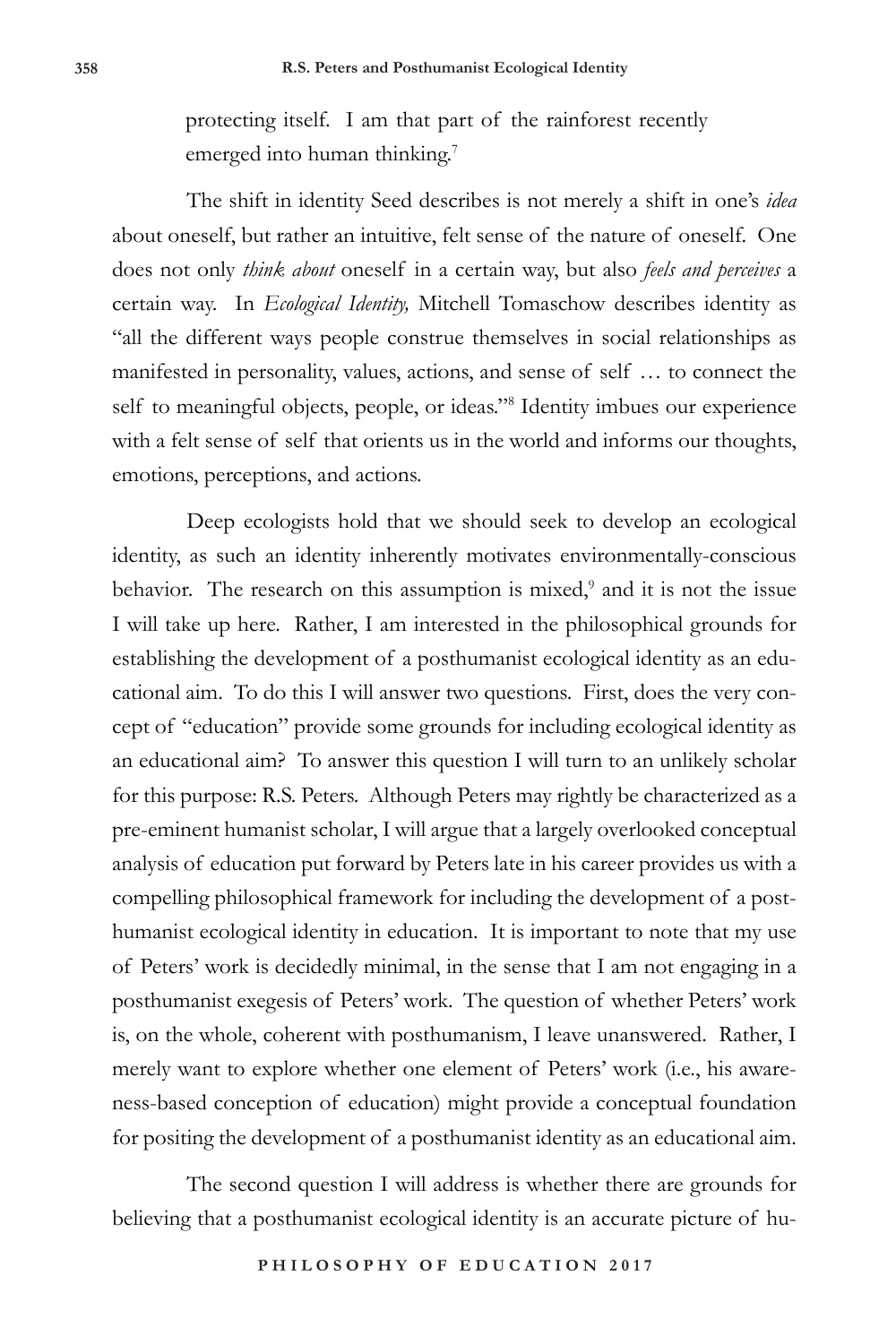manity's place in nature. I will draw upon recent biological research to provide some evidence for the veracity of posthumanist ecological identity.

#### R.S. PETERS' CONCEPTUAL ANALYSIS OF EDUCATION

Over the course of his approximately thirty-year career, R. S. Peters dedicated substantial time to a conceptual analysis of education. His first analysis, presented in the 1966 publication *Ethics & Education*,<sup>10</sup> provided an analysis of education as a process of initiation that meets three basic criteria: (a) something worthwhile is being intentionally transmitted in a moral manner; (b) knowledge, understanding, and a cognitive perspective of some breadth, which are not inert but shape the way in which the individual perceives and interacts with the world and others, are being promoted; (c) there is wittingness and voluntariness on the part of the student.

Peters' analysis sparked wide debate, and it is a testament to this work that it continues to be the subject of debate to this day.<sup>11</sup> His method was said to be guilty of covertly reading into the concept of education a particular set of normative assumptions.12 From a Marxist perspective, this was said to perpetuate and normalize linguistic biases of the dominant middle-class culture.13 His criteria of worthwhileness was said to be contradicted by those who see education as a corrupting influence, $14$  or by those who have historically been disempowered (women and minority groups) and for whom formal education has largely been an alienating enterprise that does little more than perpetuate their subjugation.15 Furthermore, it was argued that his prioritizing of the intrinsic worth of education over its extrinsic worth was intellectualist.16 The second criterion (knowledge, understanding, and wide cognitive perspective) was said to be overly rationalistic and neglectful of aesthetic, emotional, spiritual, or religious aspects of life.<sup>17</sup> The criterion of wittingness and voluntariness was said to be incoherent insofar as "if you start out committed to transmitting what's worthwhile to kids in such a way that the *kids* will become committed to it, you're inevitably going to violate their 'wittingness and voluntariness'."18 Finally, his synthesis of these criteria into a conception of "edu-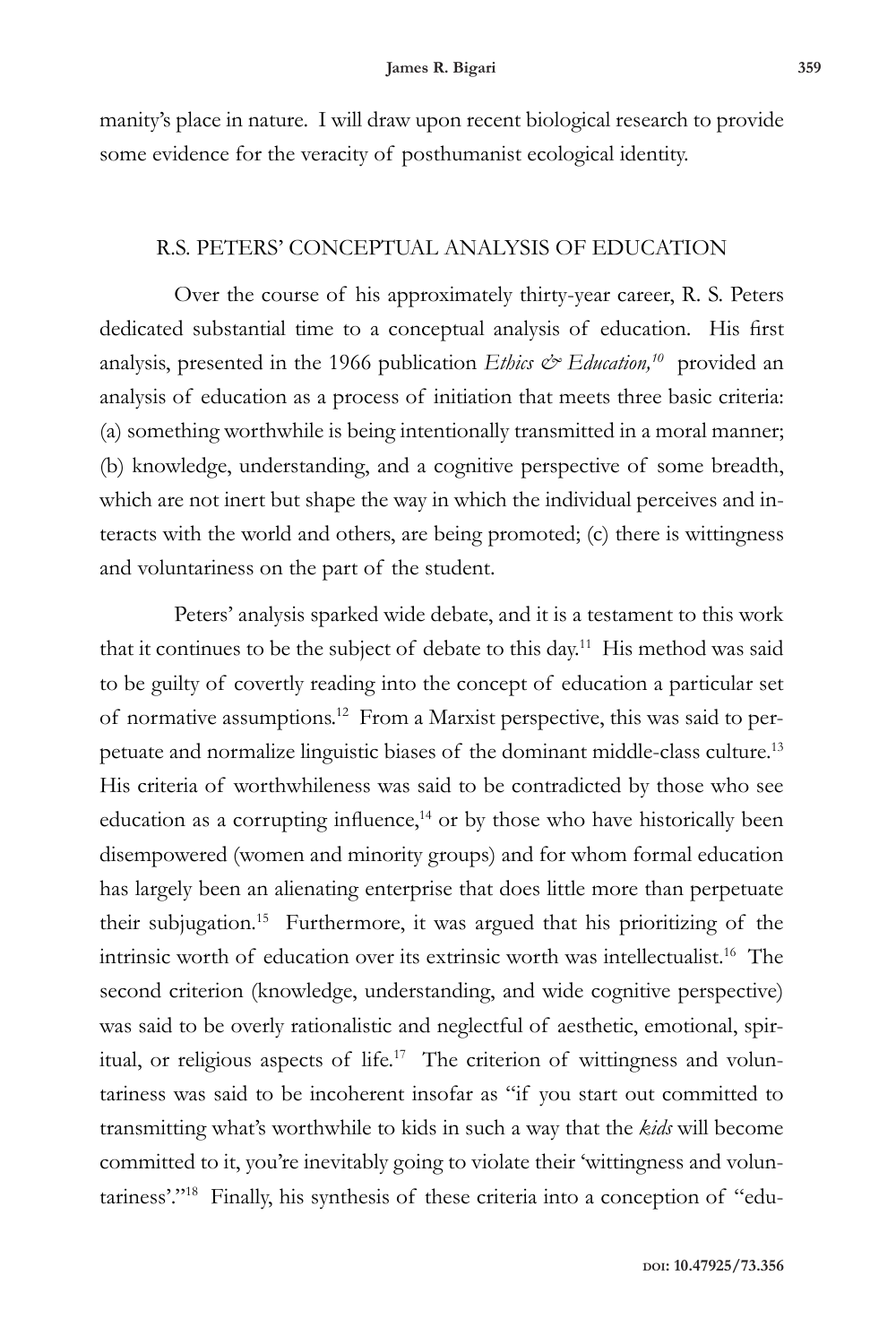cation as initiation" in the second chapter of *Ethics & Education* was said to be overly conservative and to perpetuate existing sexist institutions.<sup>19</sup>

In his 1973 article "Aims of Education – A Conceptual Inquiry," Peters addressed many of these critiques, and acknowledged that the concept of education is "a very fluid one" and that its diversity of usage is greater than he may have initially acknowledged.20 Peters tempers his early analysis, arguing that the criteria he initially suggested for the concept of education were not necessary and sufficient conditions of the concept of education, but rather a reflection of the values of modern pluralist democracies.

In one of his final book-length publications, *Essays on Educators*, Peters once again explores the concept of education, moving the more controversial aspects of his early analysis from under the umbrella of education proper, and into the category of educational aims that are promoted in, and are the product of, modern western democracy.<sup>21</sup> However, he also asserts that although the concept of education is inherently contestable, it is not completely so; we cannot coherently call anything we like education. At the very least, education has to have something to do with learning – "a process of mastering something or coming up to some standard as the result of *experience*"<sup>22</sup> – but not just any kind of learning. Pointing to modern western socio-historical contexts, Peters identifies the industrialization of the  $19<sup>th</sup>$  century as a key factor in the development of the education/training distinction, which helps elucidate the specific kind of learning *education* signifies:

It came to be realized that it would be a benefit if the average man could read, write and perform elementary calculations. Many skills and roles, too, required a modicum of specialized knowledge if they were to be performed efficiently. What is now called "training" became widespread, often backed up by religious instruction to 'gentle the masses'.23

*Training* often indicates "knowledge and skill devised to bring about some specific end,"<sup>24</sup> whereas "education" is often used to denote "beliefs, attitudes and outlook of a person *qua* person and not just in his capacity as a skilled man or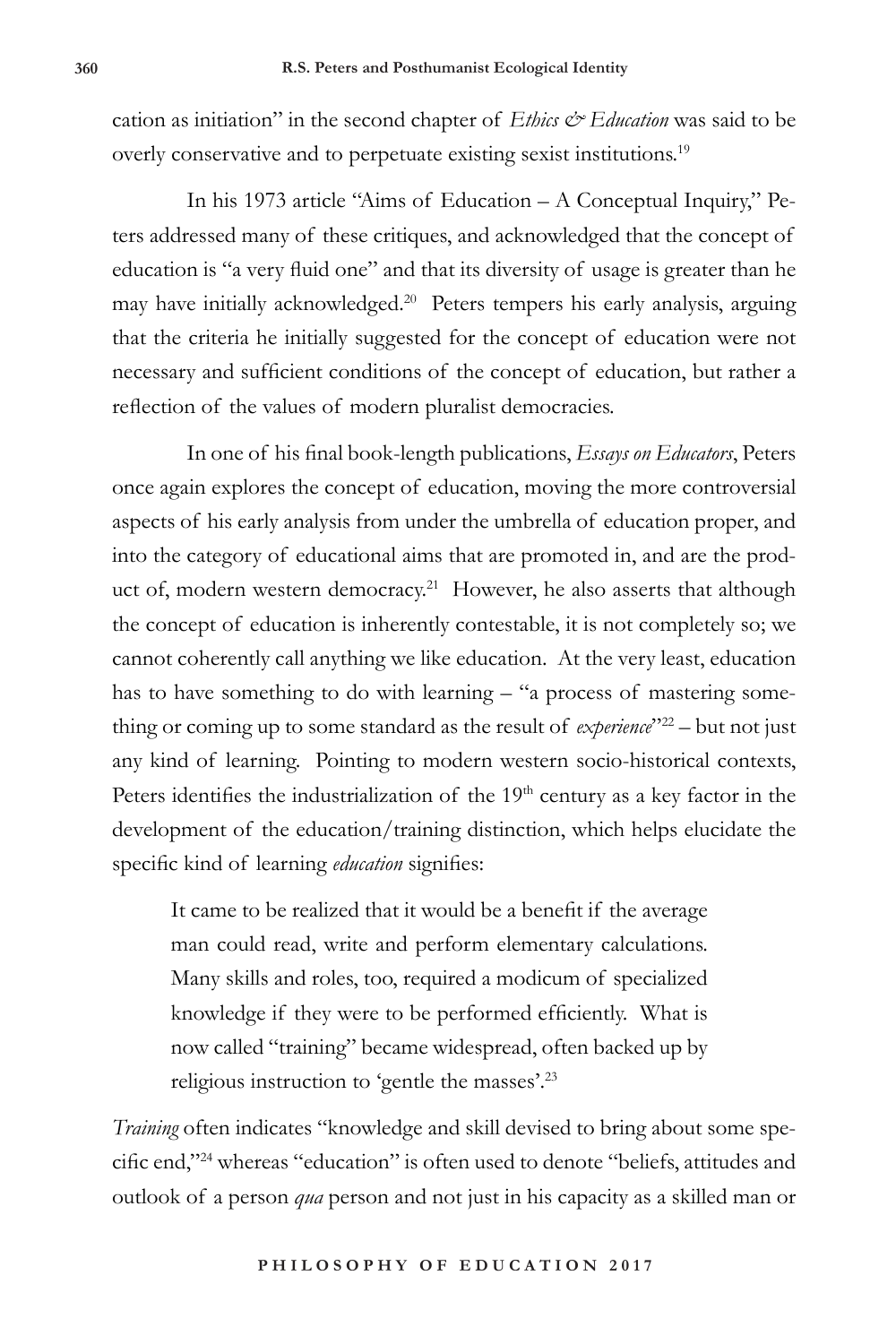the occupant of a specific role."25

The question then arises, what does developing the human *qua* human entail? Peters rightly, I think, warns that "developing the whole man" cannot mean that education somehow builds the person from the ground up. Rather, "education surely develops a person's *awareness* by enlarging, deepening and extending it."26 While Peters does not go into detail about why he chooses to place awareness at the center of his conception of education, it seems he does so because it is a more general concept than *knowledge* or *understanding*, and thus can incorporate a wider range of uses of education and educational aims:

[Robin] Downie and [Elizabeth] Tefler, for instance, maintain that knowledge of various kinds is the distinguishing feature of an educated person. I myself, in previous writings, assigned a similar role to all-around knowledge and understanding. But this is manifestly contestable, even within our own society. Many people, for instance, think that forms of awareness such as the aesthetic and the religious ought to be developed; but to talk of "knowledge" in these spheres is scarcely appropriate … to confine education to the development of knowledge is to impose an unwarrantable restriction on it.27

Placing awareness at the center of education provides a conceptual breadth that is lacking in *knowledge-* or *understanding-* based conceptions of education, a point I have defended in previous work.28

The focus of this awareness expansion, Peters claims, "can only be the human condition."29 While Peters does not explicitly state why this *must* be the focus, if education is taken in the above sense of educating the person *qua* person, then the human condition seems a natural choice for the general focus of education. In turn, Peters argues that the human condition comprises three primary aspects: (a) "features of the natural world that impinge on man and those that he shares with the natural world as part of the kingdom of nature;"30 (b) the interpersonal world we inhabit, including elements such as human af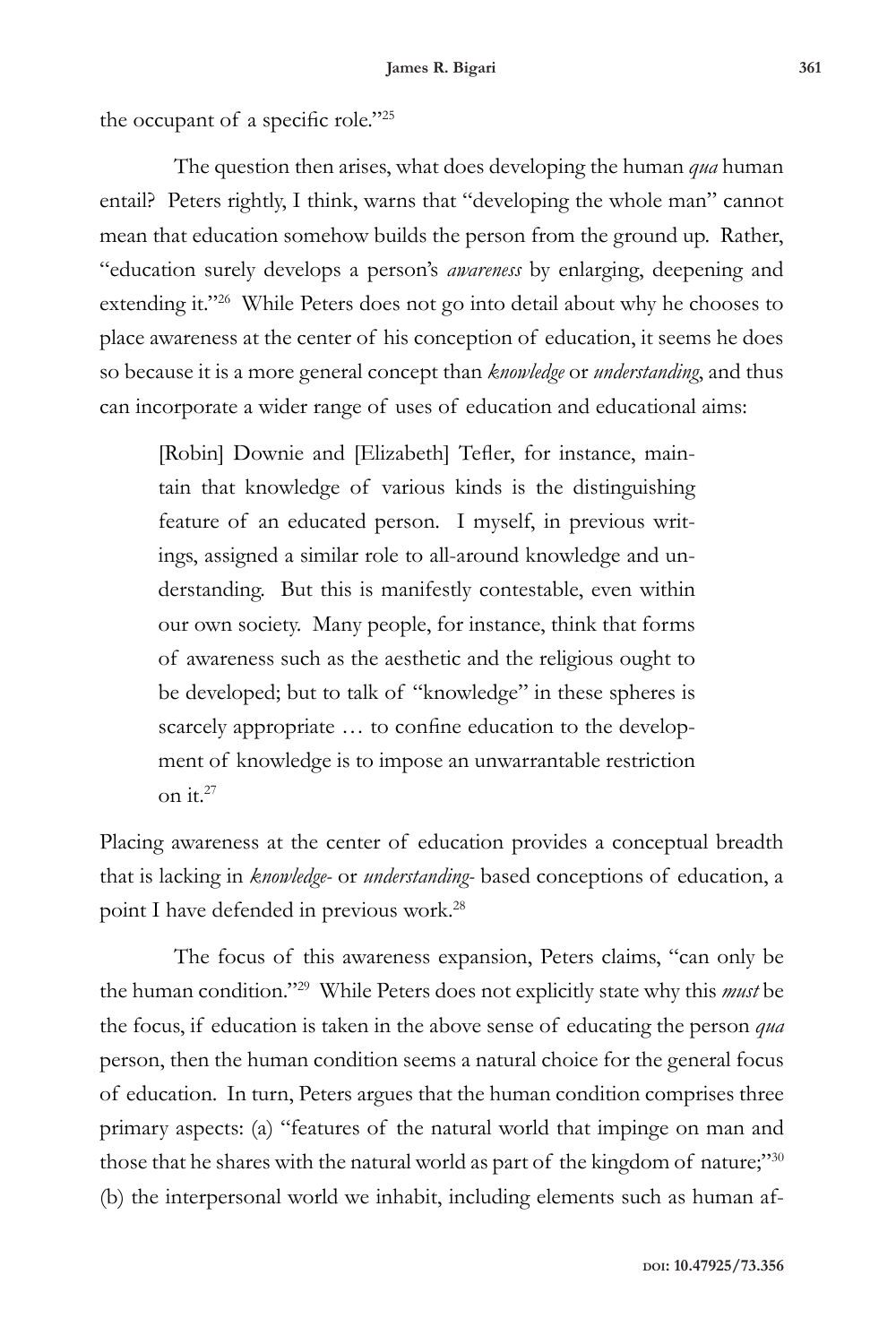fection, hate, dominance and dependence, and friendship and loneliness; and (c) the economic, social, and political world, including poverty and affluence, authority and violence, crime and punishment, consensus and dissent.

I want to address the first element of Peters' tripartite characterization of the human condition: "features of the natural world that impinge on man and those that he shares with the natural world as part of the kingdom of nature." What does it mean to raise one's awareness of this aspect of the human condition?

#### RAISING AWARENESS OF THE HUMAN CONDITION

In its most obvious sense, raising awareness of the features of the natural world that impinge on man, and those that he shares with the natural world, would include knowing pertinent facts: how ecosystems function, their constituent elements, the laws that govern their movements, and so on. Experientially, this amounts to *having ideas and beliefs* about this topic. While much could be written about this aspect of education, it is not the focus of this paper. Rather, it is our sense of identity in relation to the natural world I want to address here.

How is identity important for awareness promotion? First, it is one thing to have an idea about oneself as a certain kind of being, but it is quite another to *realize* that one is that kind of being. Another way to elucidate this distinction is to say that there is a difference between having a thought about oneself, and to have that idea about oneself "manifested in personality, values, actions, and sense of self." This is a unique form of awareness, namely, the lived experience of self-awareness as a certain kind of being.

Work in feminist epistemology sheds further light on the unique awareness-promoting function of identity. Margaret Little argues: "How reliable one will be in accurately discerning the moral landscape and knowing what ought to be done depends, then, not just on how good one is at weighting risks and foreseeing consequences, say, but on the nature of one's emotions and desires."31 The values we identify with influence our intentions and emo-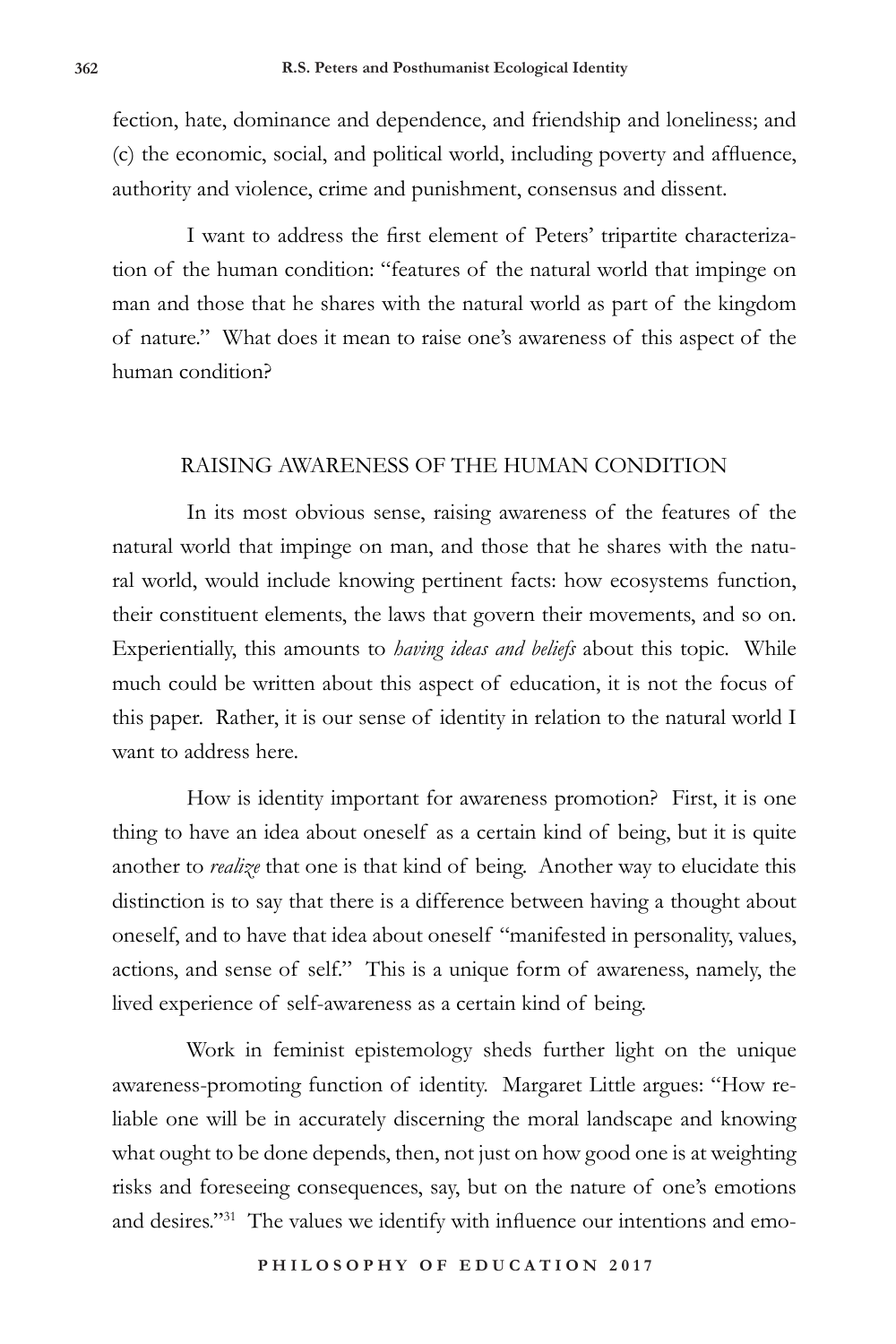tions, which in turn influence what we notice in our environment. We do not notice *facts*, rather, we notice *particular facts*. In order to be properly sensitive to the natural world, our identity must accurately reflect our relationship to the wider biosphere.

If the above observations are sound, and if we take seriously Peters' awareness-based conception of education, then becoming aware of the first element of the human condition (i.e., "features of the natural world that impinge on man and those that he shares with the natural world as part of the kingdom of nature"<sup>32</sup>) would include becoming aware of one's identity in relation to the natural world.

A few conceptual notes are worth addressing. First, our sense of identity is socially constructed. As such, identity is not a static object existing "out there" that we may "become aware of." Rather, it is something that is continuously being created in a dynamic process between an individual and the environment. Acknowledging the social construction of identity does not imply that identity is wholly fictional, but rather that how the raw material of experience is put together into various identities is a creative and constructive process. So "deepening and broadening awareness" of one's identity in this sense refers to a process of becoming more aware of the identity that has developed thus far, and identity as it continues to develop in light of a variety of influences.

Second, we all embody multiple identities. When we talk of fostering the development of a certain "identity" through educational practices, we should always see this as introducing only a partial identity into an ever-moving flux of identities picked up throughout life. In this case, we are interested in the broadening and deepening of our awareness of our identity as it relates to the natural world.

# TENABILITY OF A POSTHUMANIST ECOLOGICAL IDENTITY

It is beyond the scope of this article to undertake a thorough defense of posthumanist ecological identity in relation to the myriad accounts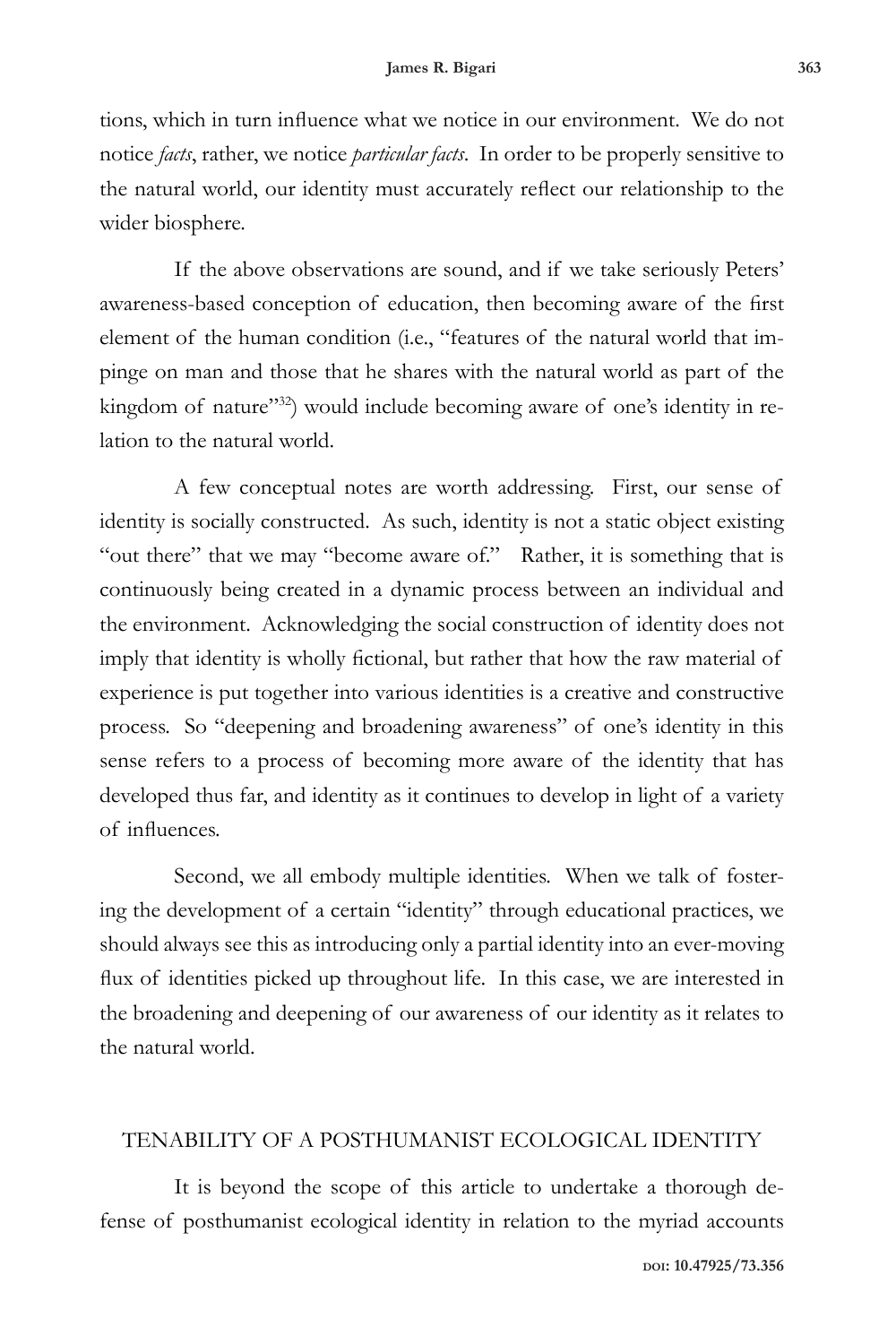of human nature that exist across the philosophical and religious spectrum. However, I want to provide some cursory evidence that a posthumanist ecological identity is a tenable account of humanity's place in nature. Given that the defining characteristic of a posthumanist ecological identity is radical interdependence, the obvious place to look for evidence for this view is in relationships between biological entities that demonstrate the highest degree of interdependence. To this end, recent work in biological symbiosis sheds light on this issue. The validity of using empirical research to ground philosophical claims is an ongoing topic of debate in the area of philosophical naturalism. However, whatever else might be said about the human condition from a philosophical standpoint, the question of our relation to the biosphere must, at least in part, be answered by the best evidence we can garner from biological sciences. Humans are, if nothing else, biologically embodied. Insofar as we can observe that this biology necessitates the kind of radical interdependence described by posthumanist ecological identity, we can say that such interdependence is part-and-parcel of what it means to be human.

Recent research on biological symbiosis reveals a striking degree of interdependence between species. Broadly speaking, symbiosis refers to "different organisms living together."<sup>34</sup> Symbiosis comes in three forms: one organism might obtain some benefit (e.g. food, shelter) from another organism without helping or harming the other; there might be a mutually beneficial relationship between two organisms; or, an organism might gain some benefit at the expense of the other. Recent developments in biology have revealed that biological symbiosis is not only prevalent, but also essential for complex life forms to thrive.35

One of the most striking examples of the importance of symbiosis for human life is found in the way of our relationship to the microbiome in our gut. Each of us carries around three to five pounds of genetically distinct organisms in our digestive system. Estimates on the ratio of human to non-human cells in a human body have ranged from 10:1, to 1:1; the point being that nonhuman living organisms make up a large part of what we usually take to be human.<sup>36</sup> The only reason this is not evident is because human cells are much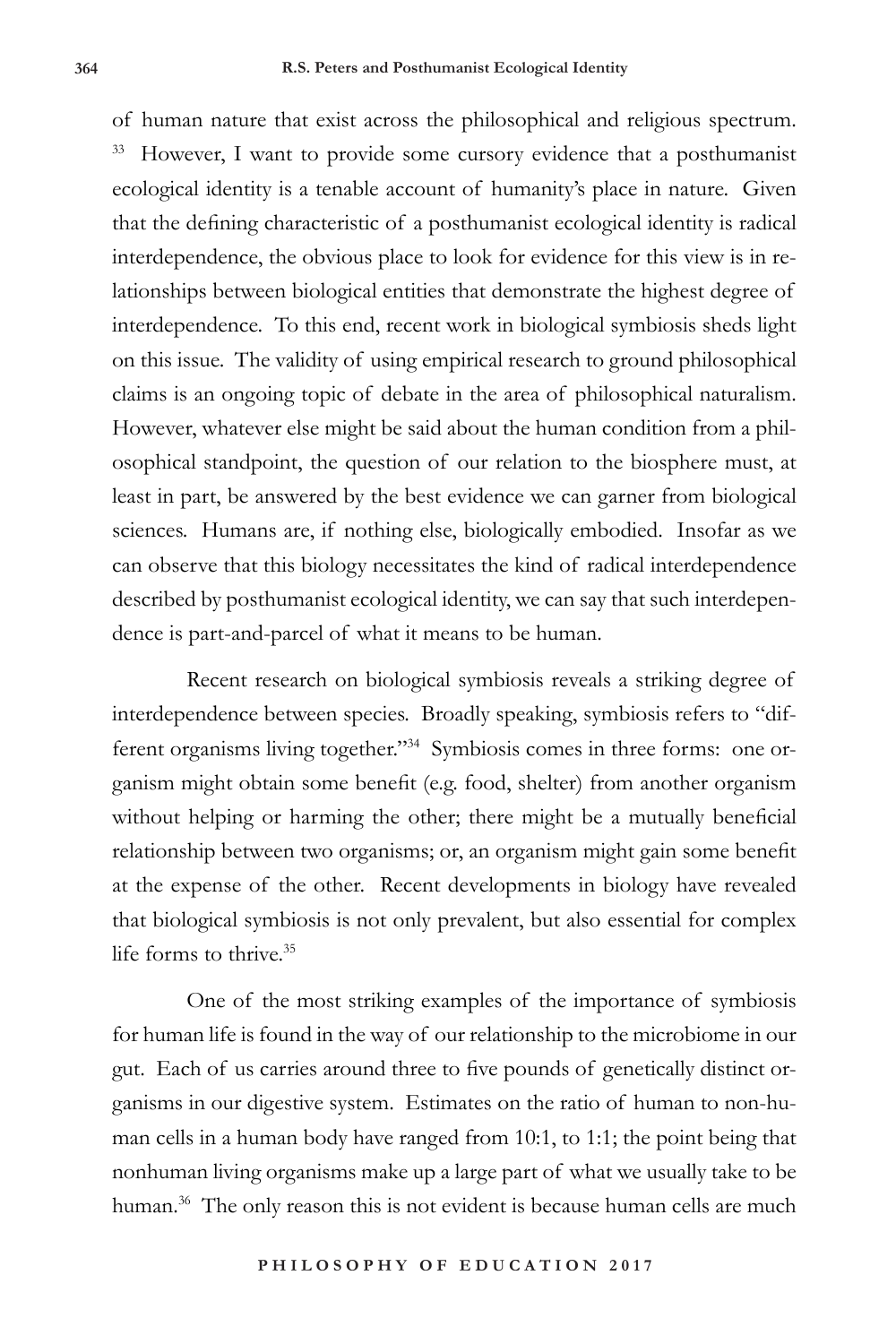larger than bacteria. These entities are so interwoven with the physical "self" are that they have come to be called a "virtual organ" by biologists, an organ without which we could not survive. These entities help digest our food, produce essential nutrients, and help combat disease. In return, we provide these beings with a habitable environment and a steady source of nutrients.

While this relationship reveals a high degree of interdependence between our physical bodies and other organisms, this relationship goes deeper, to our very sense of self as mediated by our cognitive and emotional habits. Al Carlson and his colleagues found that the make-up of infants' microbiome at one year of age predicts later cognitive development in relation to communicative behavior.<sup>37</sup> Our microbiome also influences our habitual emotional states. Recent research has found that manipulating the gut biome through high dose probiotics has significant impact on anxiety and depression disorders.<sup>38</sup> The reverse also holds. One study on infant monkeys showed substantial differences in the microbiome between those were raised by stressed versus undisturbed mothers. It appears that not only can our microbiome affect our psychological state, but also that our psychological state can impact the health of our microbiome. This research has led microbiologist Margaret McFall-Ngai to claim that: "Human beings are not really individuals; they are communities of organisms."39

## A FEMINIST CRITIQUE

There is no shortage of critiques of deep ecology.<sup>40</sup> Of particular importance to the points made above are feminist critiques of deep ecology that argue that a posthumanist ecological self has a disturbing colonial flavor to it, insofar as it negates difference and "otherness" – be it another human, animal, plant, or ecological system.41 It makes all things "me." Such a presupposition opens the door for crass projections of one's perspectives onto others. However, the feminist critique is not so much a negation of the validity of a posthumanist ecological identity as an ontological claim, but rather a warning that we need to exercise epistemic humility in what we claim to know about our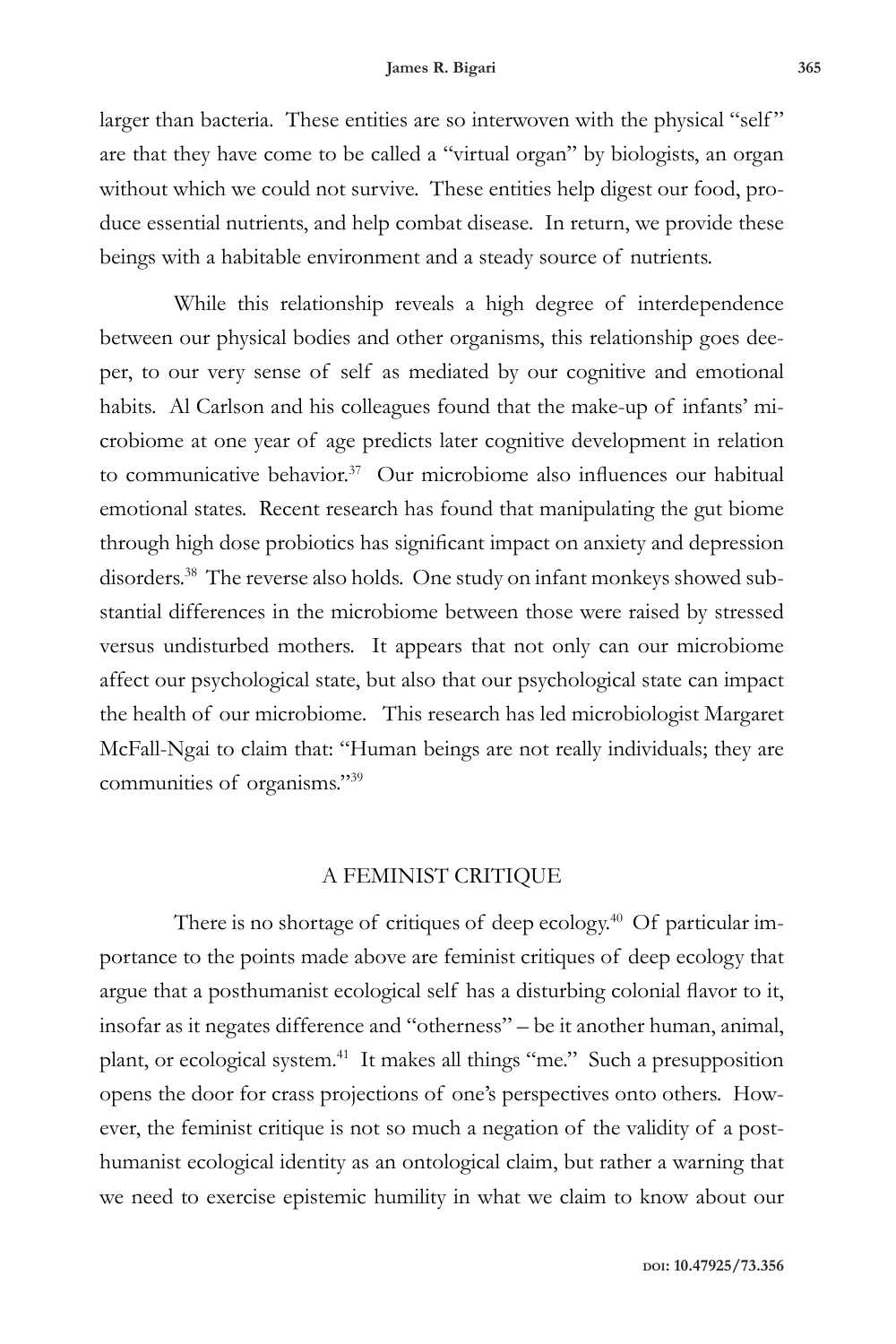fellow life forms. The theme of unity that pervades a posthumanist ecological identity must not morph into a simplistic anthropomorphism.

## **CONCLUSION**

I have argued that if Peters was right that education is fundamentally about broadening and deepening our awareness of the human condition, including "features of the natural world that impinge on man and those that he shares with the natural world as part of the kingdom of nature," then one aim of education should be to develop that aspect of one's identity that relates to one's place in the biosphere. Recent research on symbiosis gestures towards a level of interdependence similar to that espoused in accounts of posthumanist ecological identity. While the majority of arguments for developing a posthumanist ecological identity rest on empirical assumptions about such an identity motivating environmentally conscious behaviour, I have argued that education should seek to develop a posthumanist ecological identity not because it would help stem ecological devastation (although it might), but because posthumanist ecological identity reflects a central aspect of the human coition, and it is the very function of education to deepen our awareness of what it is we are.

1 John Bellamy Foster, *Ecology Against Capitalism* (New York, NY: Monthly Review Press).

2 Lynn White Jr., "The Historical Roots of Our Ecological Crisis," in *The Environmental Handbook,* ed. Garrett de Bell (New York, NY: Ballantine, 1970).

3 David G. Victor, "Enforcing International Law: Implications For An Effective Global Warming Regime" (paper presented at the Fourth Annual Commings Colloquium on Environmental Law, Duke University, April 1999).

4 Arne Næss, "Self-Realization: An Ecological Approach to Being in the World," *Trumpeter* 4, no. 3 (1987): 35-42.

5 Elizabeth Ann Bragg, "Towards Ecological Self: Deep Ecology Meets Constructionist Self-Theory," *Journal of Environmental Psychology* 16, no. 2 (1996): 93-108.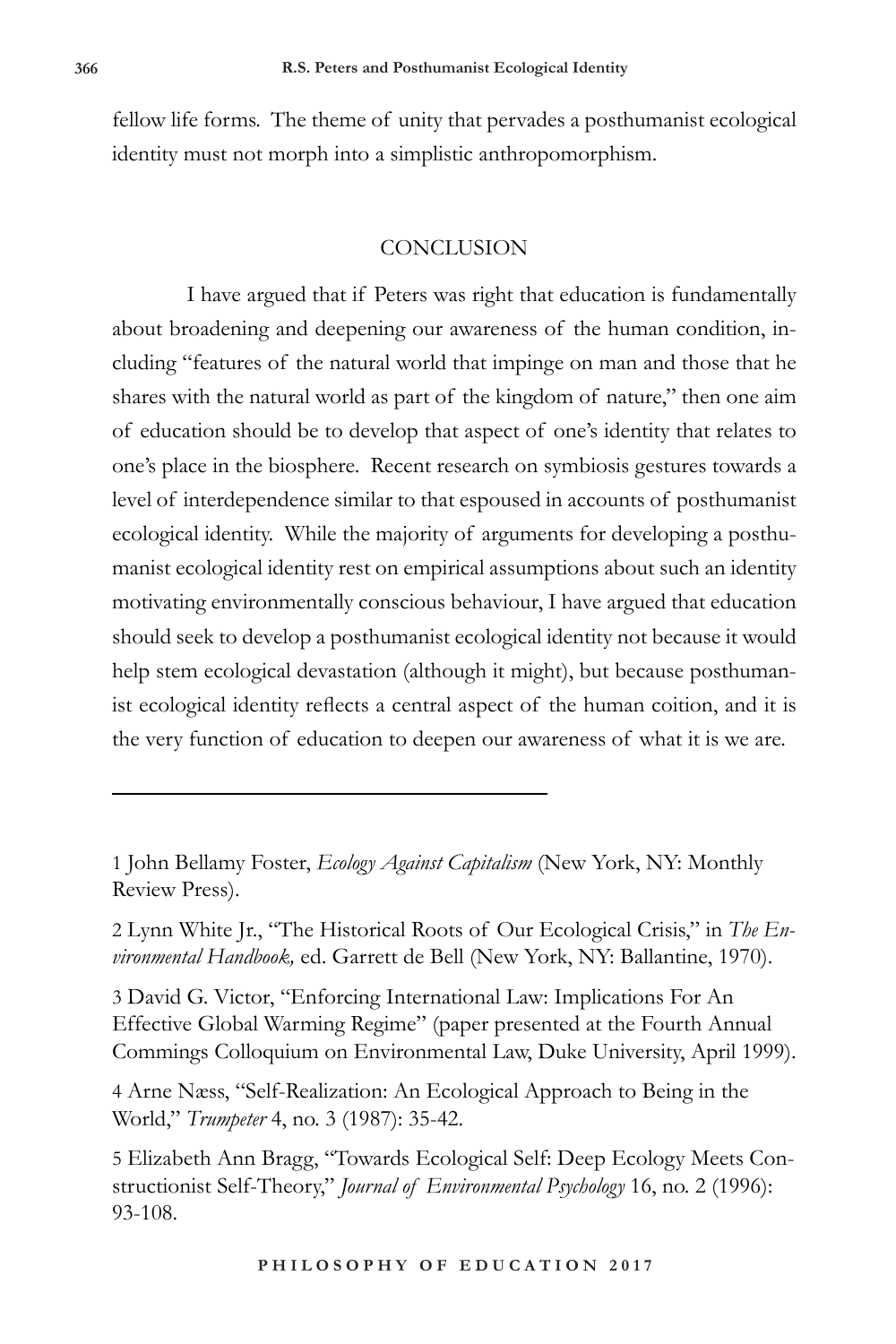6 Bragg, "Towards Ecological Self," 95.

7 Joanna Macy, *World as Lover, World as Self* (Berkeley, CA: Parallax Press, 1991): 184.

8 Mitchell Tomaschow, *Ecological Identity: Becoming a Reflective Environmentalist*  (Cambridge, MA: The MIT Press, 1995), 3.

9 Bragg, "Towards Ecolgical Self."

10 R.S. Peters, *Ethics & Education* (London, UK: George Allen & Unwin, 1966).

11 Kelvin Beckett, "R. S. Peters and the concept of education," *Educational Theory* 61, no. 3 (2011): 231-255; David Carr, "Philosophy and the meaning of 'education'," *Theory and Research in Education* 1, no. 2 (2003): 195-212; Stefaan Cuypers and Christopher Martin, eds., *Reading R. S. Peters Today: Analysis, Ethics, and the Aims of Education* (Hoboken, NJ: Wiley-Blackwell, 2011); Bryan Warnick, "Ethics and Education Forty Years Later," *Educational Theory,* 57, no. 1 (2007): 53-73.

12 John Woods, "Commentary," in *The Philosophy of Education,* ed. R. S. Peters (Oxford, UK: Oxford University Press, 1973).

13 D.L. Adelstein, "The Philosophy of Education or the Wisdom and Wit of R. S. Peters," in *Counter Course,* ed. T. Pateman (Harmondsworth, UK: Penguin, 1971).

14 R.S. Peters, "Philosophy of Education 1960-80," in *Educational Theory and Its Foundation Disciplines,* ed. Paul Hirst (London, UK: Routledge & Kegan Paul, 1983).

15 Robin Barrow, "Was Peters Nearly Right About Education?" in *Reading R. S. Peters Today: Analysis, Ethics, and the Aims Of Education,* eds., Stefaan E. Cuypers, & Christopher Martin (Hoboken, NJ: Wiley-Blackwell, 2011); Warnick, "Ethics and Education Forty Years Later.".

16 Richard Pring, "Liberal Education and Vocational Preparation," in *Beyond Liberal Education: Essays in Honour of Paul H. Hirst,* eds., Robin Barrow & Patricia White (London, UK: Routledge, 1993).

17 B.A. Cooper, "Peters' Concept of Education," *Educational Philosophy & Theory* 5, no. 2 (1973): 59-76.

18 James McClellan, *Philosophy of Education* (Englewood Cliffs, NJ: Prentice-Hall, 1976), 20.

19 Jane Roland Martin, "The Ideal of the Educated Person," *Educational The-*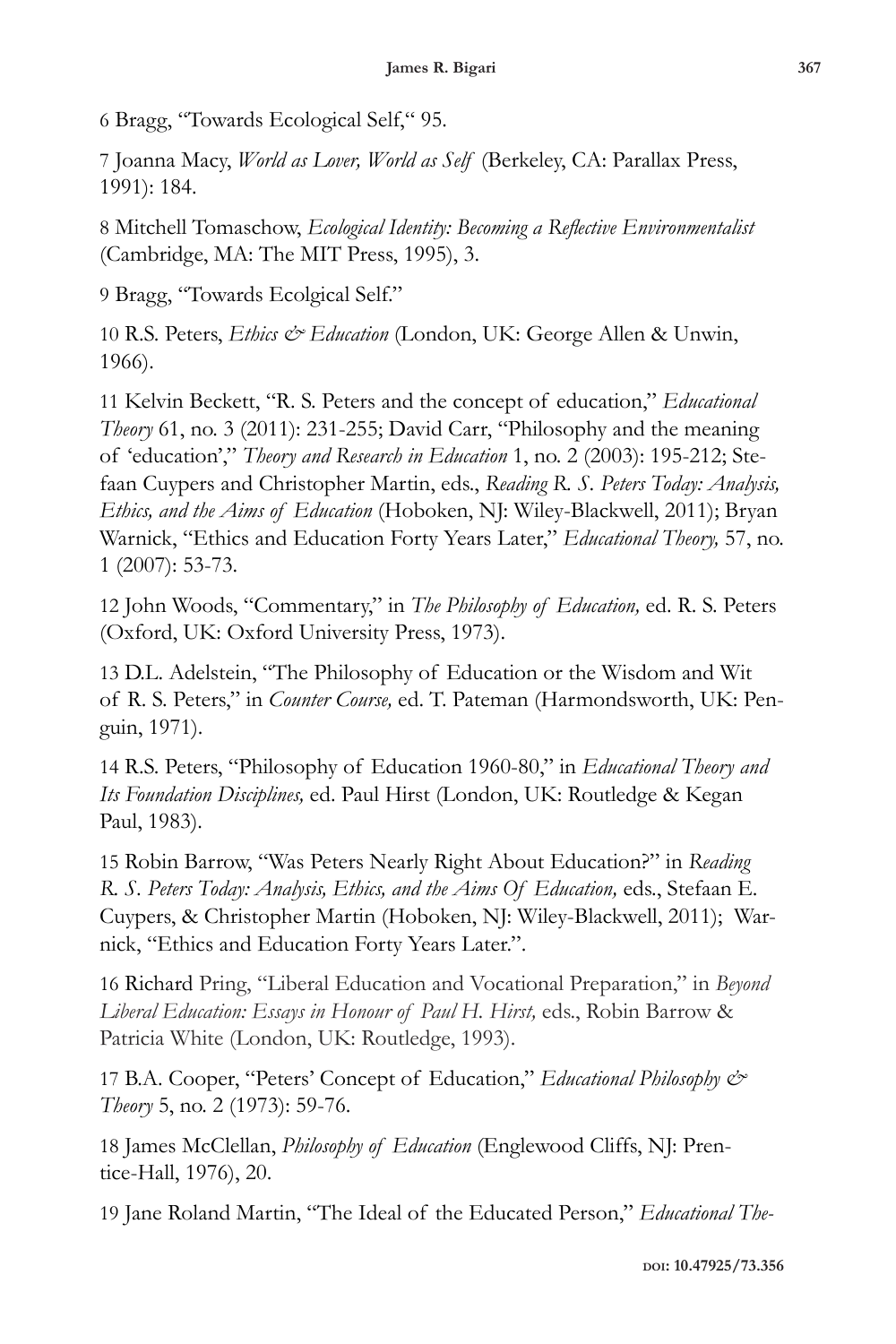*ory* 31, no. 2 (1981): 97-109. Eleanor Kallman Roemer, "Harm and the Ideal of the Educated Person: Response to Jane Roland Martin," *Educational Theory,*  31, no. 2 (1981): 115-124.

20 R.S. Peters, "Aims of Education: A Conceptual Inquiry,"in *The Philosophy of Education,* ed. R.S. Peters (London: Oxford University Press, 1972).

21 R.S. Peters, *Essays on Educators* (New York, NY: George Allen & Unwin Ltd., 1981).

- 22 Ibid., 33.
- 23 Ibid.

24 Ibid.

25 Ibid.

26 Ibid.

27 Ibid., 35.

28 James Bigari, "The Relation of Education for Autonomy and Education for Morality: Implications for Debates Over Educational Aims" (PhD diss., University of British Columbia, 2016).

29 Peters, *Essays on Educators*, 34.

30 Peters, *Essays on Educators*, 34.

31 Margaret Little, "Seeing and Caring: The Role of Affect in Feminist Moral Epistemology," *Hypatia* 10, no. 3 (1995): 117-137, 122.

32 Peters, *Essays on Educators*, 34.

33 Tony Watling, *Ecological Imaginations in the World Religions* (New York, NY: Continuum International Publishing Group, 2009).

34 Emiley A. Eloe-Fadrosh and David A. Rasko, "The Human Microbiome: From Symbiosis to Pathogenesis," *Annual Review of Medicine,* 64, (2013): 145- 163, 146.

35 Angela Douglas, *The Symbiotic Habit* (Princeton University Press, 2010).

36 Ron Sender, Shai Fuchs, and Ron Milo, "Are We Really Vastly Outnumbered? Revisiting the Ratio of Bacteriual to Host Cells in Human," *Cell* 164, no. 3 (2016): 337-340.

37 Al Carlson, "Variation in the Infant Gut Microbiome is Associated with Cognitive Development and Brain Morphometry" (paper presented at the Annual Meeting of the American College of Neuropsychoopharmacology,